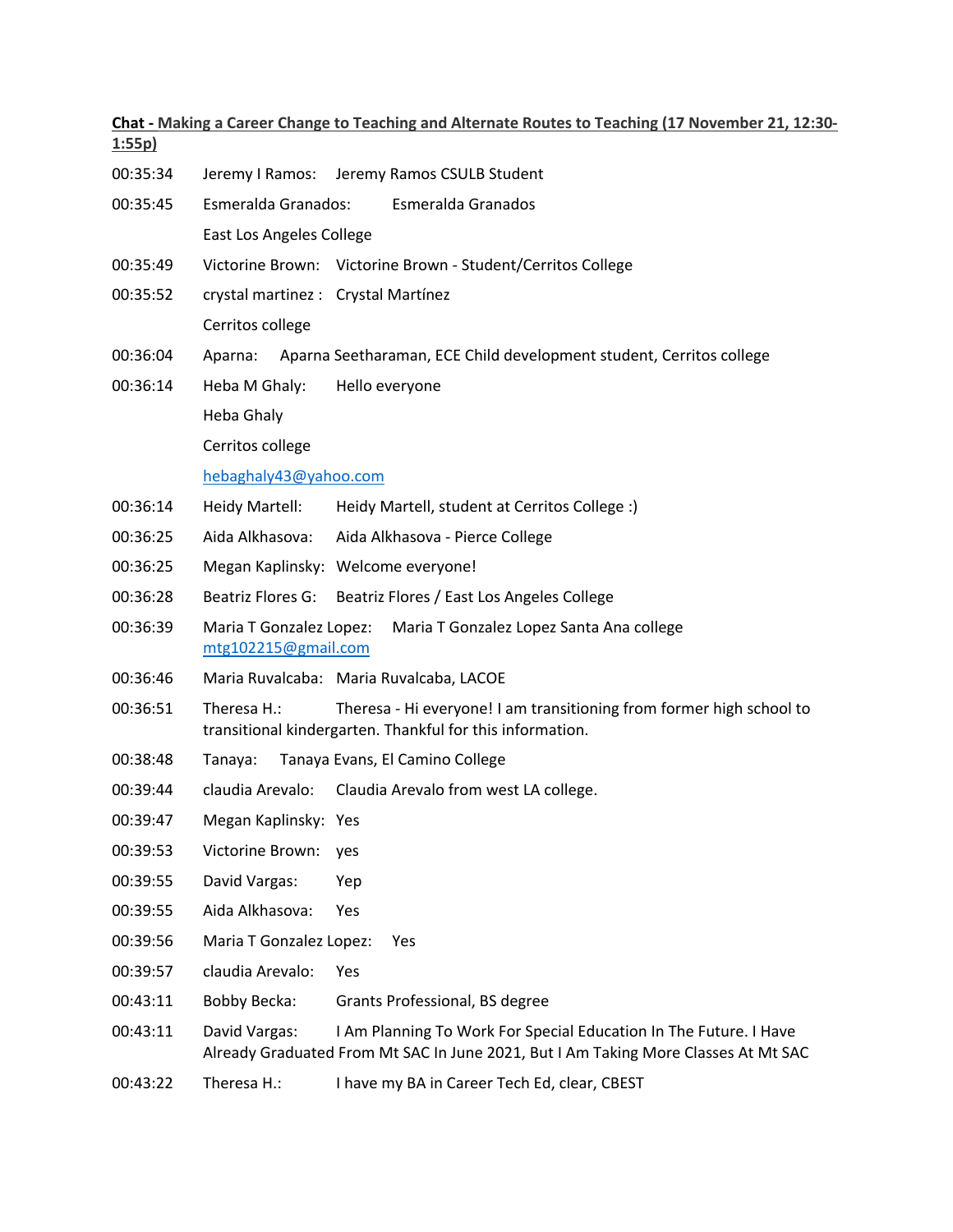00:43:40 Esmeralda Granados: -Early Child Development Practicum Student at ELAC working for my AA 00:43:40 Claudia Sanchez: Student with background in public health, parent education exploring education as a possible career move- so this workshops is perfect for me! 00:43:41 Heidy Martell: Retail worker, almost done with AA 00:43:58 Karen Aguirre: I have an HS and working towards an AA 00:43:59 Dahlya Avila: Full Time Student, almost done with AST 00:44:03 Tania Mustafa: Assistant Teacher, pursuing MA in Early Childhood Education CSULB 00:44:04 Maria T Gonzalez Lopez: Bilingual Preschool teacher/special education 00:44:04 Maria Ruvalcaba: Educator, case manager AA Human services, BA business management, MA marriage & family therapist. Want to be a HS teacher or teach in College :) 00:44:05 Theresa H.: I have my BA in Career Tech Ed, clear, CBEST; I want to move into Transitional Kindergarten and special Ed after 20 years of teaching. Need help understanding best way to go. 00:44:07 Gabriel E. Rouse: Rio Hondo Student 00:44:23 Victorine Brown: I am not working right now. But I am going to school to get my AS-T in Early Childhood Education To Transfer in Child Development 00:44:30 Stephanie Dominguez: Mt sac student 00:44:33 Stephania Covarrubias: Stay at home mom of for young kids, attending Rio Hondo to become an early education teacher 00:44:44 Paola Jauregui: rio hondo student and wear many hats 00:45:27 Theresa H.: Currently teaching at Community College in Business want to move into teaching ECE and EDU courses 00:45:29 Maria T Gonzalez Lopez: Yes 00:46:10 Lupe yanez: Hello everyone my name is Guadalupe Yanez Espinoza am a child development major and am currently employed at the Fire department and planing to transfer to obtain my BA 00:46:13 Maria Ruvalcaba: I am unable to see the slide 00:53:59 Esmeralda Granados: A phone 00:55:04 Lili (Talasazan Fam): yes 00:56:05 Bobby Becka: I'm SO happy you're using our website!! :D 00:56:32 Rekha Chhabra: You have to share the screen with the sound. 00:58:55 Beatriz Flores G: are you using earphones? 00:59:06 Rekha Chhabra: Sometimes that check box is at the left bottom corner of your screen without going into the Advanced options 00:59:41 Jeremy I Ramos: when you are sharing your screen, at the bottom its gives you the option to click on share sound and click once there's a check mark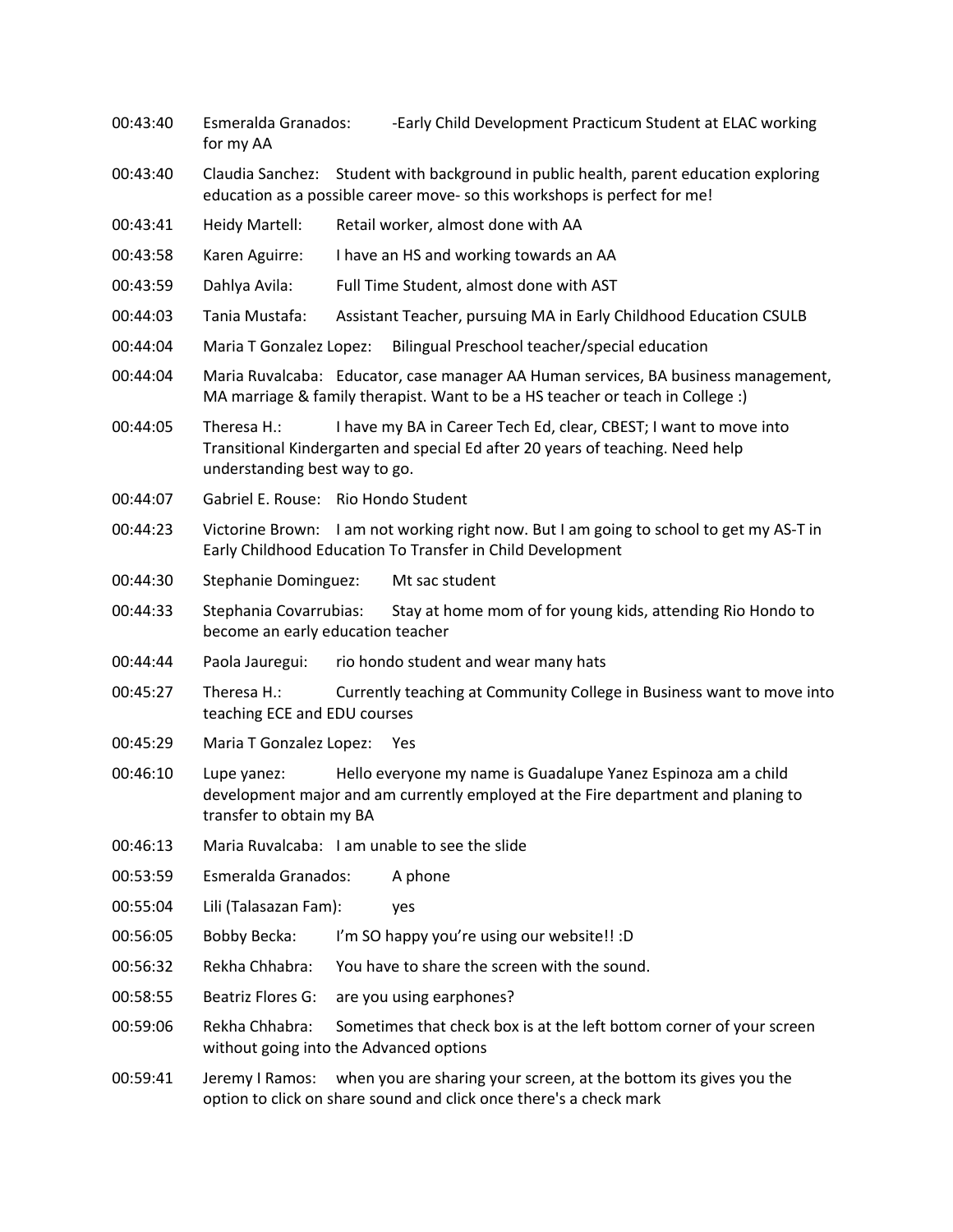00:59:56 David Vargas: I Can Hear It Now 01:10:36 Beatriz Flores G: Can I choose 1 or 2 minors? or is better to have a second major? 01:11:43 Claudia Sanchez: It still lot today 30 per hour! 01:18:42 Claudia Sanchez: One of the sessions on Special Education address that special education and supportive services are expensive. 01:18:51 Sandy Flores: or subtitling for school districts 01:19:06 Claudia Sanchez: and that's why their budget is so large 01:22:15 Maria T Gonzalez Lopez: Yes 01:27:09 Claudia Sanchez: Can you share the link 0lease? 01:27:19 Claudia Sanchez: \*please 01:27:21 Maria Ruvalcaba: I am interested in this program 01:29:15 Tania Mustafa: Project Match website link https://www.laccd.edu/Departments/EPIE/Pages/Project-Match.aspx 01:29:29 Claudia Sanchez: Do you have to be a student at a certain school to qualify for the program? 01:31:28 Rekha Chhabra: Could you please share the link for this document? 01:33:22 Claudia Sanchez: @Tanya, thank you! 01:33:59 Bobby Becka: https://www.cccco.edu/-/media/CCCCO-Website/About-Us/Divisions/Educational-Services-and-Support/Academic-Affairs/What-we-do/Curriculumand-Instruction-Unit/Minimum-Qualifications/updated\_cccco\_2020\_report\_min\_qualificationsa11y.pdf?la=en&hash=976FF09D36A5141E9710046EFF9CEC13F5AC80E7 01:34:23 Bobby Becka: Minimum Qualifications Handbook link above 01:34:24 Maria Ruvalcaba: Great resources, thank you! 01:34:53 David Vargas: I Was Able To Use The Links And They Are Helpful 01:37:07 Rekha Chhabra: I Have seen that video Love Rita! 01:37:42 Claudia Sanchez: The movie Stand and Deliver is based on his work right? 01:37:57 Lili (Talasazan Fam): Great resources, Thank you! 01:38:21 Gabriel E. Rouse: Lol thank you 01:51:57 Bobby Becka: Fyi, Rita Person has given the presentation "Every Kid Needs a Champion" more than once, so you have options to hear her speak on YouTube: https://www.youtube.com/results?search\_query=every+child+needs+a+champion 01:52:36 David Vargas: I Found The Video 01:52:46 Dandridge Fanucchi: She's amazing! 01:55:00 Heba M Ghaly: Yes